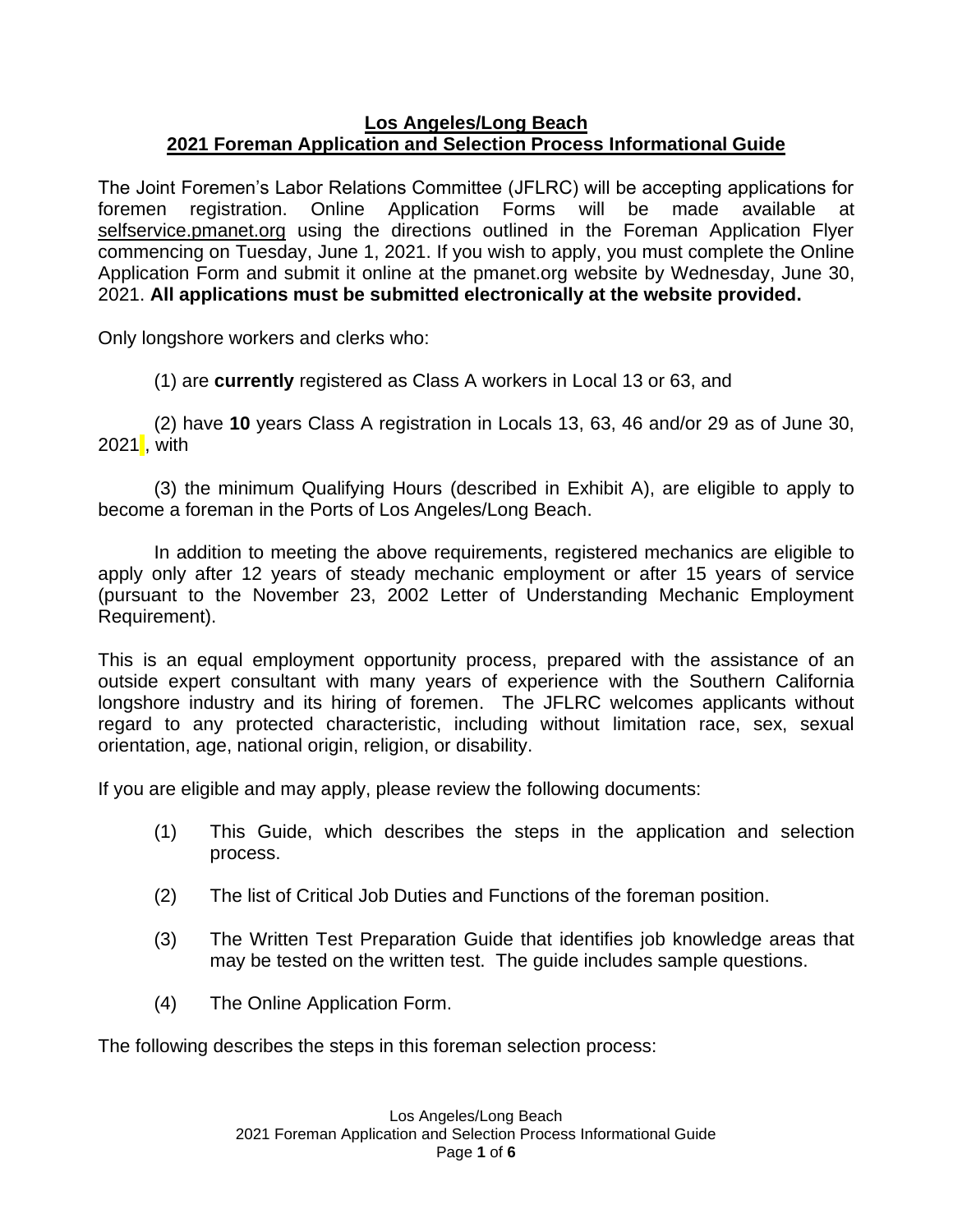Step 1: **Application Review**. The JFLRC will review all timely received applications and determine which applicants are eligible to proceed. Applications will be rejected, for example: (1) if they were not submitted timely and completely filled out (including electronic signature); (2) if the applicant is not currently Class A registered in Local 13 or 63; (3) if the applicant lacks the required minimum years as a Class A registrant in the Ports of Los Angeles/Long Beach, Port Hueneme and/or San Diego; (4) if applicable, the applicant has not satisfied the mechanic service requirements; or (5) if the applicant had been offered, but declined, registration as foreman during the 36 months preceding the application submission deadline. Those applicants who pass the application review move on to Step 2.

Step 2: **Qualifying Hours Review**. Applicants who move beyond the Application Review step will have their PMA-maintained payroll records evaluated to determine if they have at least 19,600 Qualifying Hours over the 10 years preceding June 30, 2021 , for an average of 1,960 Qualifying Hours per year. The hours that count as Qualifying Hours for this foreman registration, and the process by which this review occurs, are described in Exhibit A, attached. Applicants determined to have the minimum required Qualifying Hours will move on to Step 3.

Step 3: **Written Test**. The written test measures an applicant's knowledge of the Pacific Coast Longshore Contract Document (PCLCD) and Pacific Coast Marine Safety Code (PCMSC). The test has been developed by the Committee's expert consultant in conjunction with Subject Matter Experts. The test will be administered and scored by the expert consultant. A Written Test Preparation Guide identifying specific sections of the PCLCD and PCMSC that may be tested, with some sample questions, is attached. The test also measures job-related basic math/mechanical abilities, which may include counting containers, quickly and accurately calculating heights, weights, amounts, distances, center points, balance points on oddlyweighted objects, or the direction an object will likely go when lifted from the ground, and more. Foremen must be prepared to make such calculations on the job (sometimes in isolated areas) without the aid of a calculator or other mechanical devices. It is recommended that applicants practice their basic math skills without the use of a calculator. The JFLRC will determine how many and which applicants who take the written test will continue to the interview phase of the process.

Step 4: **Interview**. A qualified foreman must be able to communicate effectively, make effective and practical judgments, and properly make decisions. He or she must be truthful in words and actions, aware of safety-related issues, respectful of him/herself and others, must maintain flexibility and a willingness to learn new techniques, be conscientious and dependable, remain levelheaded during times of stress, and be assertive and take initiative when it is proper to do so. Practicing these skills while working as a longshore worker or clerk is an excellent way to help prepare to become an effective foreman, and for the interview. The interview includes situational questions that allow applicants to indicate how they would act in hypothetical situations, and experience questions that allow applicants to indicate when and how they have performed in the past. The interview process and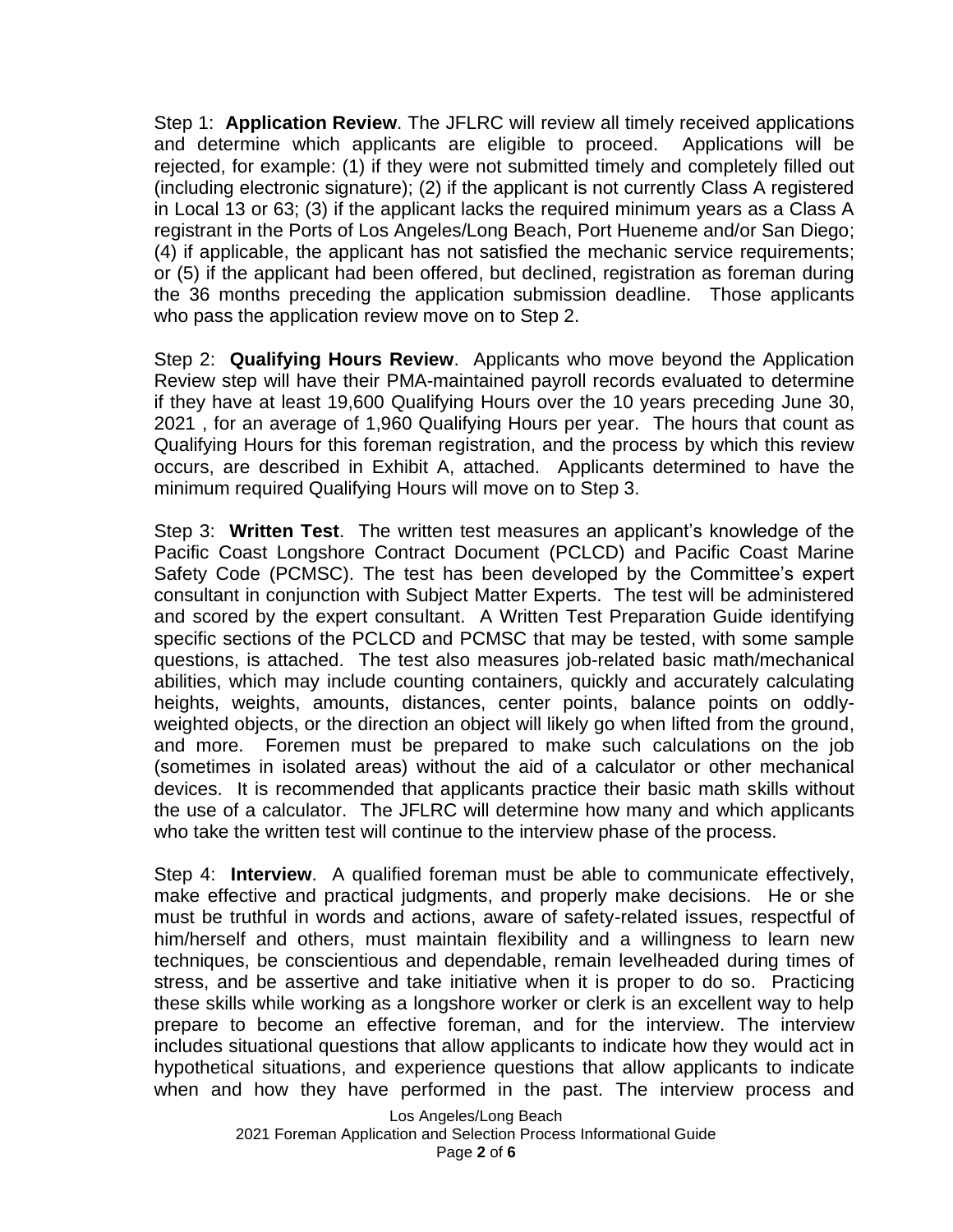questions have been developed by the Committee's expert consultant in conjunction with Subject Matter Experts. The expert consultant will administer and score the interviews.

Step 5: **Registration Eligibility List**. Those who pass the interview will be placed onto an eligibility list (Registration Eligibility List). As the JFLRC determines registration is needed, the JFLRC will decide how many and which applicants on the Registration Eligibility List will be offered probationary registration (subject to satisfactory completion of the remaining requirements). The JFLRC need not offer probationary registration to all individuals on the Registration Eligibility List, and may end or modify the selection process at any time.

Step 6: **Probationary Status; Mandatory Training and Screening**. An offer of probationary foreman registration will be conditioned upon passing a drug and alcohol screening, and the Work/Disciplinary Record Review described below. Those applicants accepted for probationary foreman status will be required to attend training classes. Appointments will be made by the JFLRC at set times and specifically selected facilities. No other facilities may be utilized. Failure to submit to training and testing as scheduled will result in an applicant's failure to maintain probationary status.

Other: **Ongoing Work/Disciplinary Record Review.** The JFLRC may, at its discretion, disqualify or defer applicants with unsatisfactory work records or disciplinary records inconsistent with what the JFLRC, in its expertise, recognizes as required to work effectively and safely as a registered foreman (for example, complaints/discipline under the collective bargaining agreement, which the JFLRC may choose to review at any time). Disqualification may occur at any time, including after applicants have completed any or all the steps of the process or been placed on or selected from an eligibility list.

By signing this Application, you agree and understand what is outlined above.

The JFLRC may, at its discretion, at any time without notice, change or revoke the procedures for foreman selection.

The JFLRC will notify applicants who are disqualified from the foreman selection process via regular U.S Mail to the address the applicant has on file with PMA. To challenge disqualification, an applicant must submit a written appeal, as outlined below, within ten (10) calendar days of the date of the notification letter. Exception: For appeals based on lacking the required minimum Qualifying Hours, applicants have twenty-one (21) calendar days to appeal that determination. (See Exh. A). If the appeal deadline falls on a weekend or federal holiday, then the deadline shall be extended to the next regular business day.

Appeals must include the applicant's full name, original signature, registration number, address, daytime and evening telephone numbers (with area code), and a description of the pertinent facts and the basis on which the disqualification is challenged. An original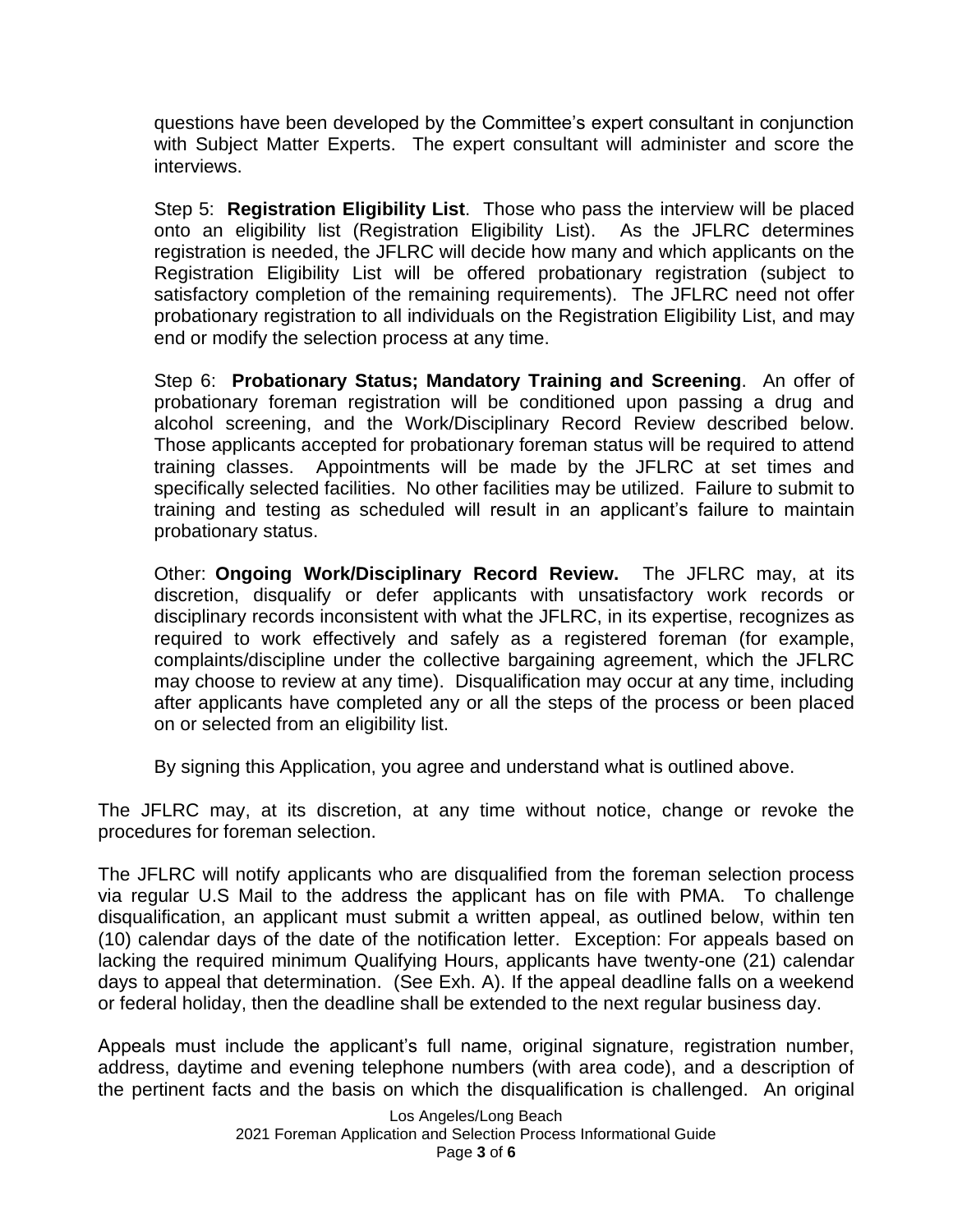and a copy of **an appeal must be hand-delivered to the JFLRC c/o the ILWU-PMA Training Center's Main Office located at: 627 North Fries Ave., Wilmington, CA 90744, between the hours of 9:00 a.m. and 12:00 p.m., or 1:00 p.m. and 4:00 p.m.** The original appeal and the copy will be date-stamped, and the copy will be returned to the appealing applicant. The JFLRC will review and render its decision on each appeal. The JFLRC will notify the person who appealed of its decision.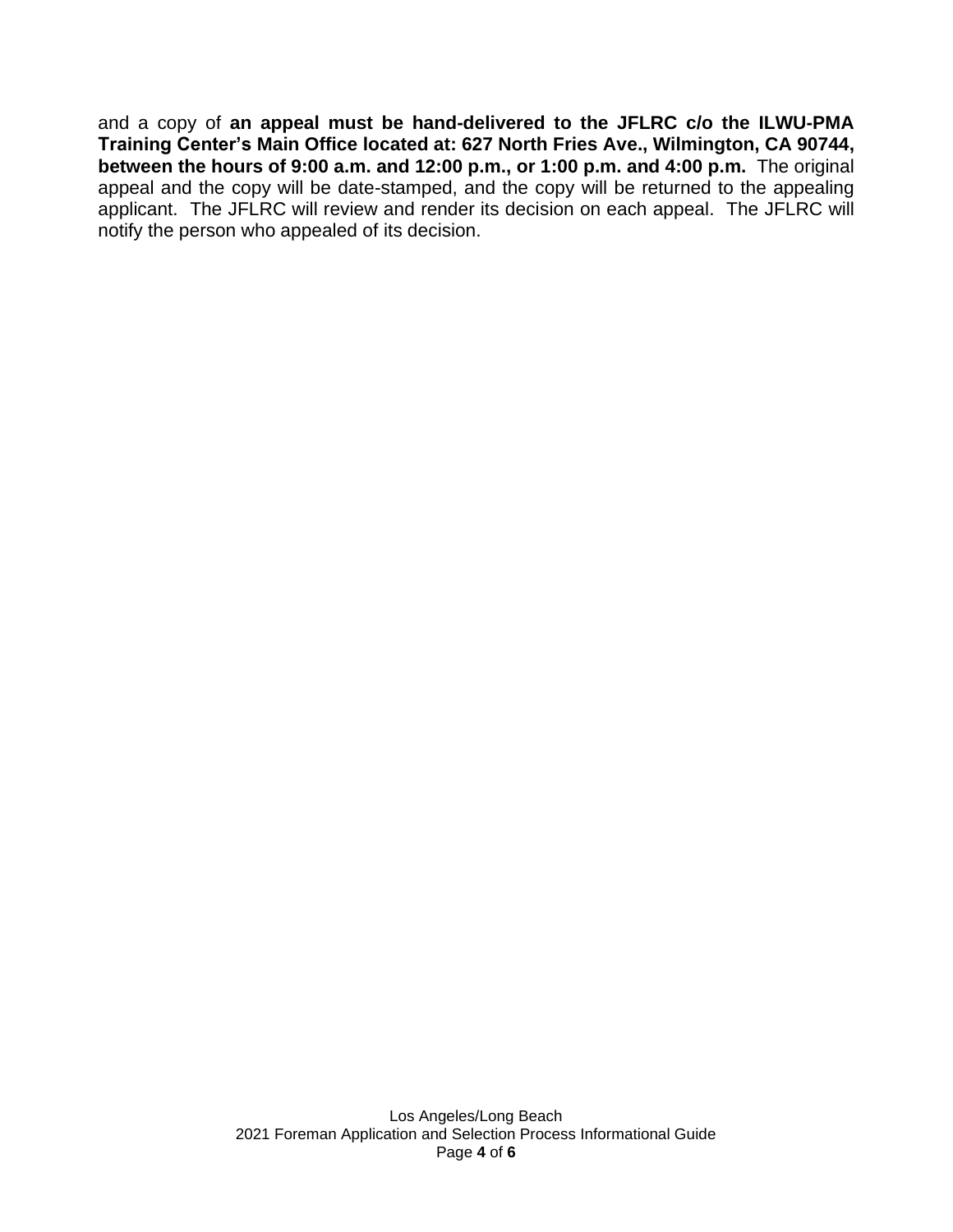## **Exhibit A**

## **"Qualifying Hours" for 2021 Los Angeles/Long Beach Foreman Selection Process**

Applicants must have a minimum of 1,960 Qualifying Hours per year, on average (so, a total of 19,600 Qualifying Hours) over the ten (10) years preceding *[application deadline]*. The hours that count as Qualifying Hours for the purpose of this foreman registration, and the review process, are described below.

"Qualifying Hours" are only hours for which pay is received under the PCLCD, PCCCD, and/or the PCWB&FA, with the following exceptions/clarifications: Excluded from Qualifying Hours are (1) vacation hours, (2) holiday hours, (3) Pay Guarantee Plan hours accrued *outside* of the first two quarters of 2020, (4) any other hours paid at Guarantee Occupation Codes for time not worked, (5) mechanic hours worked, and (6) most clerk hours worked -- only clerk hours worked in Chief Supervisor and Supercargo Occupation Codes count toward Qualifying Hours. Also included in Qualifying Hours are "Union Service" hours worked, as described and subject to the documentation required below.

The Committee will undertake an initial review of each applicant's hours for which pay is received in the 10 years preceding *[application deadline]*, subject to the exclusions noted above. If, based on this initial review, an applicant satisfies the minimum Qualifying Hours requirement, s/he will be invited to advance to the Written Test component of the selection process.

If, based on this initial review, an applicant does not satisfy the minimum Qualifying Hours requirement, the Committee will advise the applicant of that fact and alert the applicant that s/he may request consideration as to Qualifying Hours in one or more of the Special Circumstances set out below:

"Qualifying Hours Special Circumstances":

a. An applicant who is advised by the Committee that s/he does not have sufficient Qualifying Hours as specified above, but believes s/he has a basis for a partial exception due to **illness, injury, or absence from work protected by law**, may request that the Joint Foremen's Labor Relations Committee waive/except portions of the hours requirement, if and only if s/he does the following. When advised by the Committee that s/he lacks the required minimum Qualifying Hours, the applicant must provide the facts and supporting documentation to support partial waiver/exception of the minimum Qualifying Hours requirement to the Committee, in writing, within 21 calendar days. If the 21st day falls on a weekend or federal holiday, the deadline shall be extended to the next regular business day. The request should include an explanation of how and when the applicant was prevented from working, efforts made to meet the minimum hours requirement (if applicable), and documentation supporting the absence.

The Committee will review the applicant's appeal and supporting documentation and determine whether the minimum hours requirement will be waived or excepted, based on all relevant circumstances. If the Committee agrees that Qualifying Hours should be